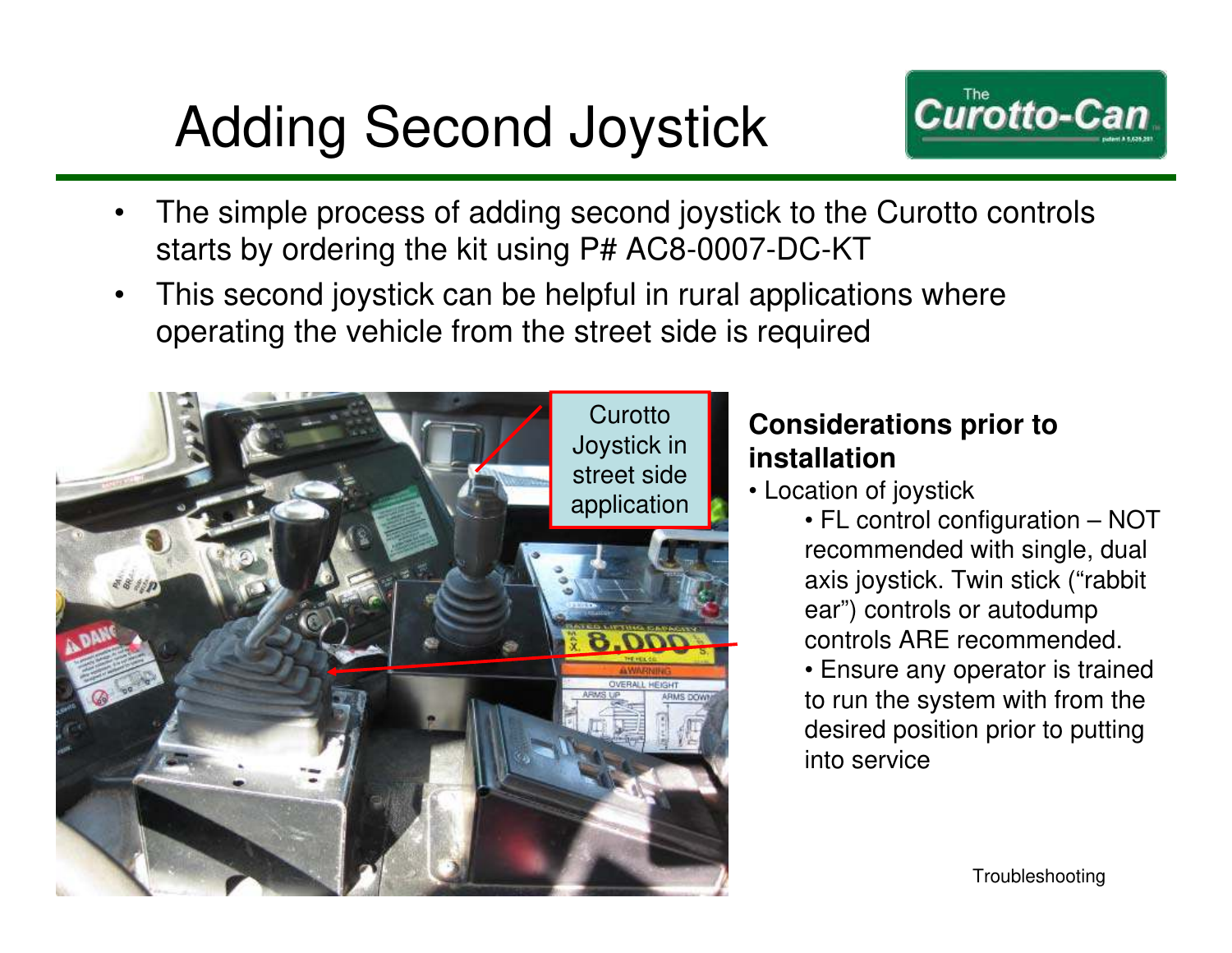## Kit Description







FL-UJBM **Universal** Bracket Joystick Mount  $qty(2)$ 

> FL-UJB **Universal Joystick Bracket**

Panel-164 **Joystick** Instruction Panel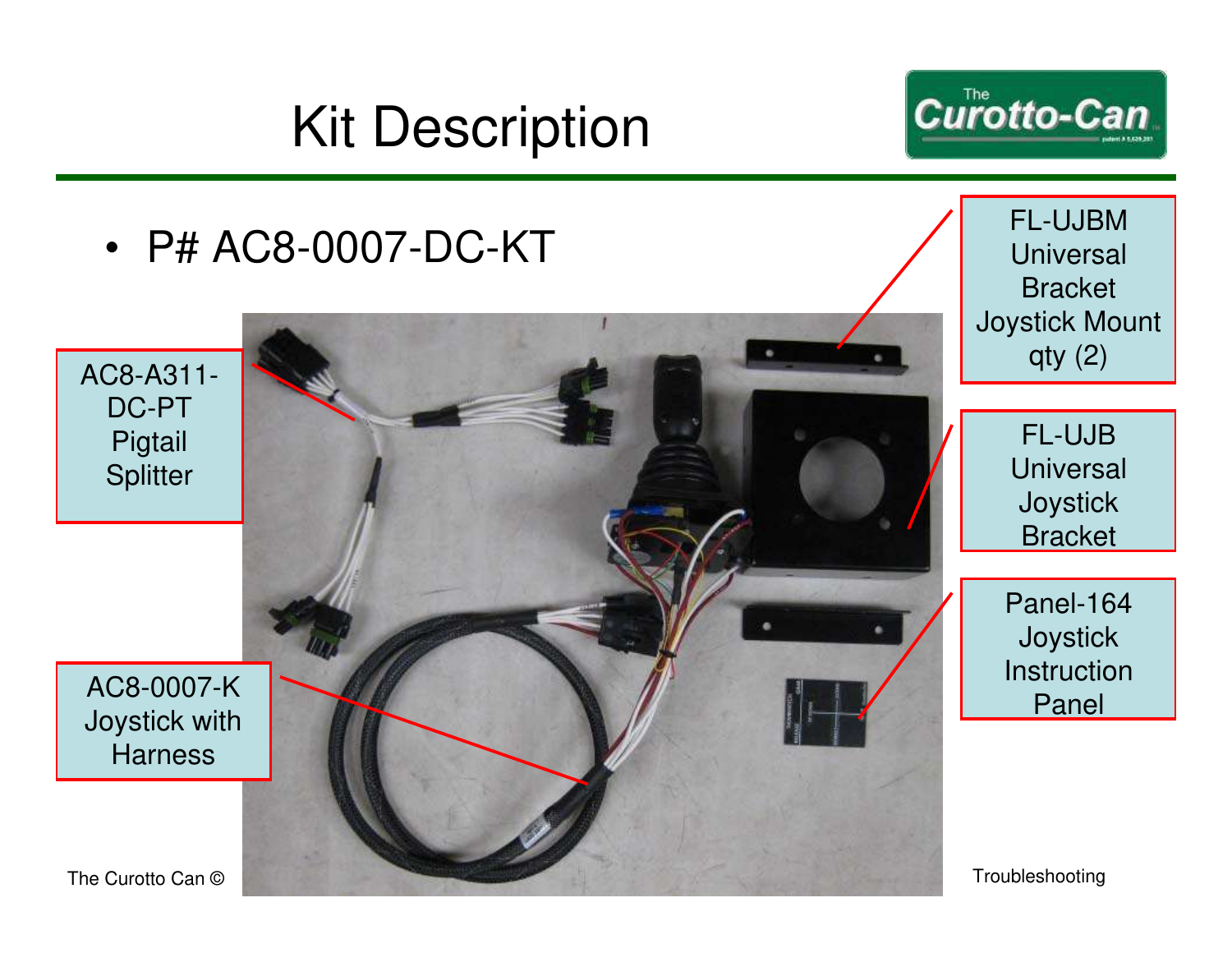



- Locate Joystick with Harness P# AC8-0007- K in cab's curbside operator position
- Follow harness to the 4 + 3 pin weather pack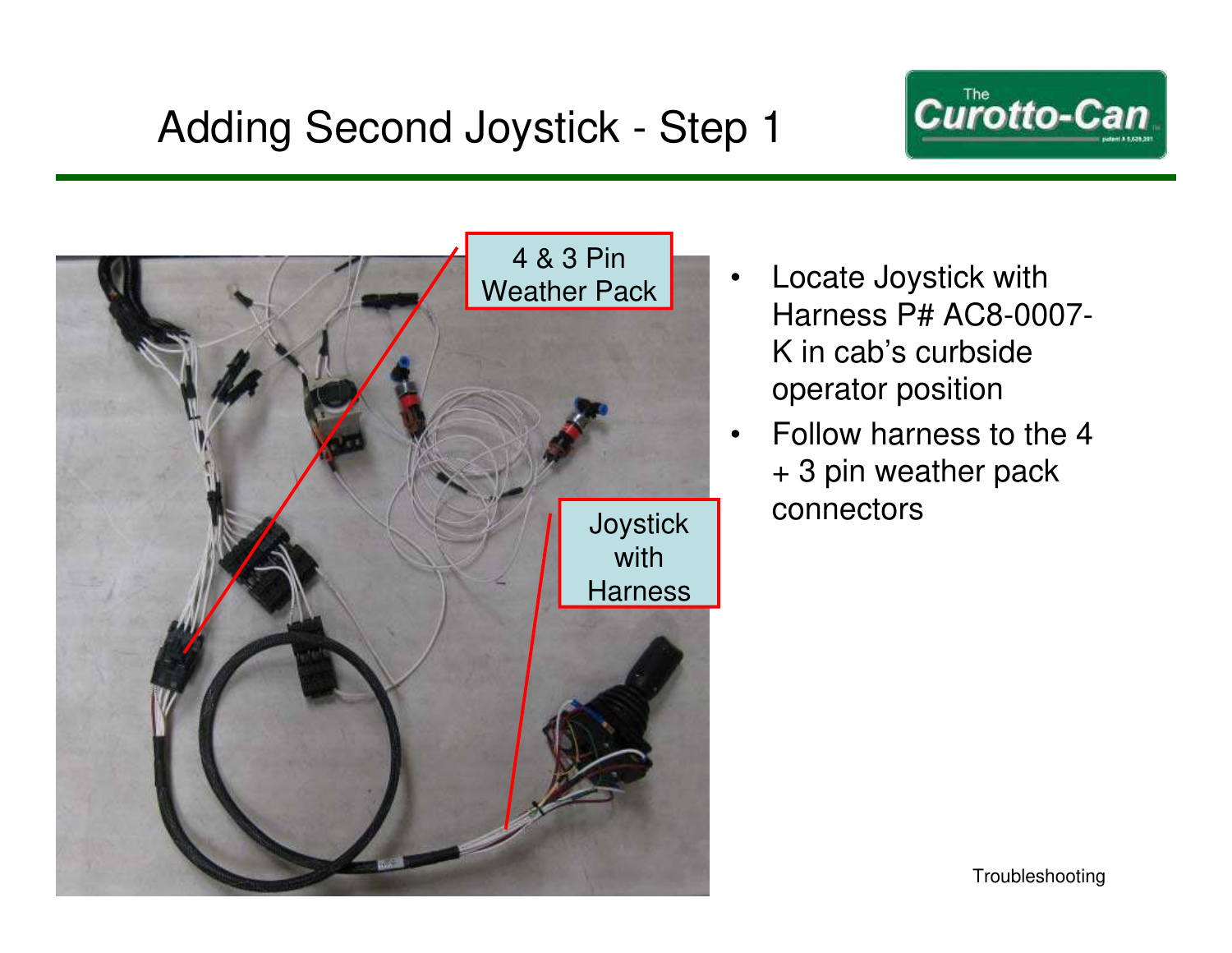



- Disconnect Joystick with Harness P# AC8- 0007-K
- Install the pigtail splitter PN AC8-A311-DC-PT

Troubleshooting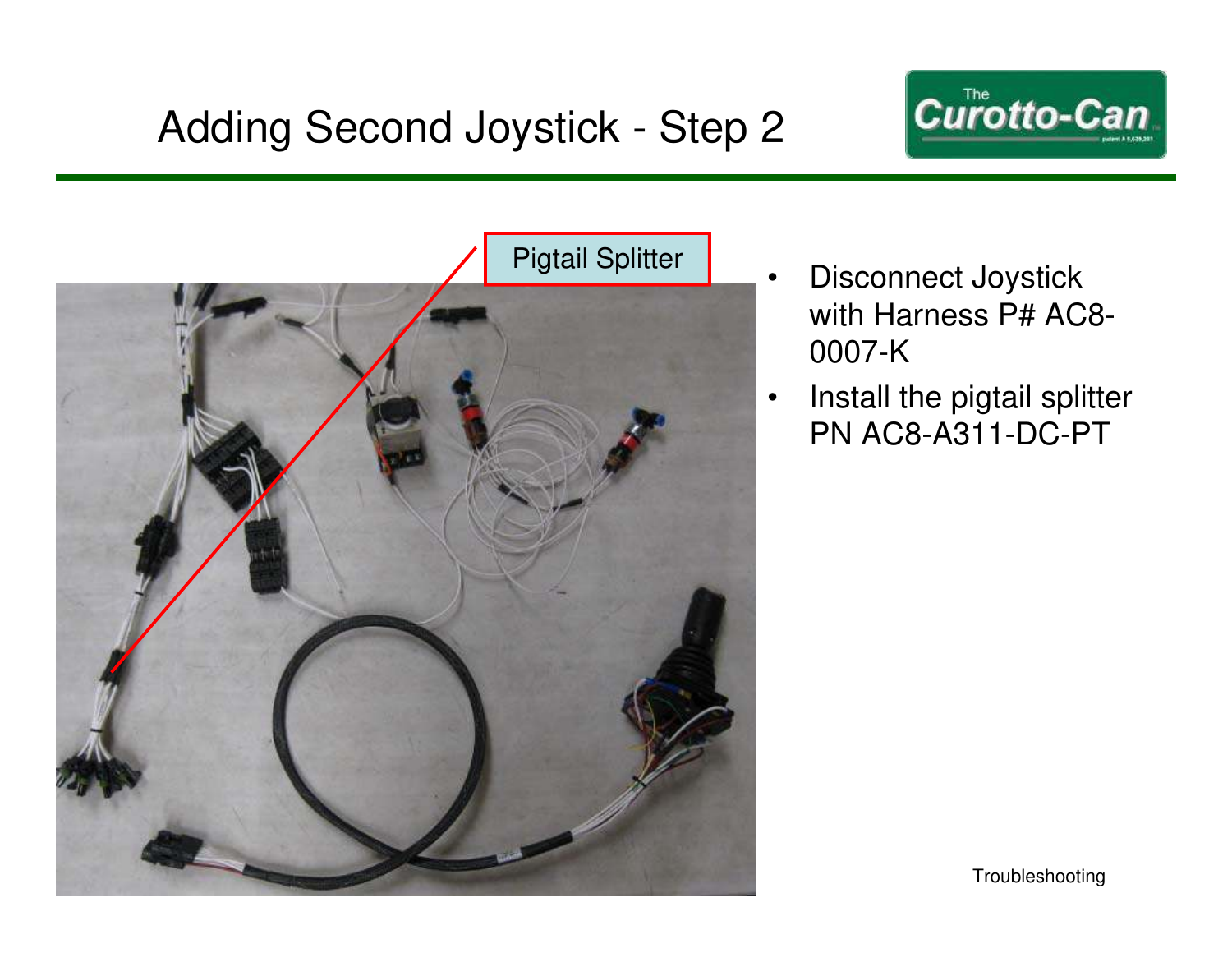



• Reconnect original Joystick with Harness P# AC8-0007-K into Pigtail Splitter P# AC8- A311-DC-PT

Troubleshooting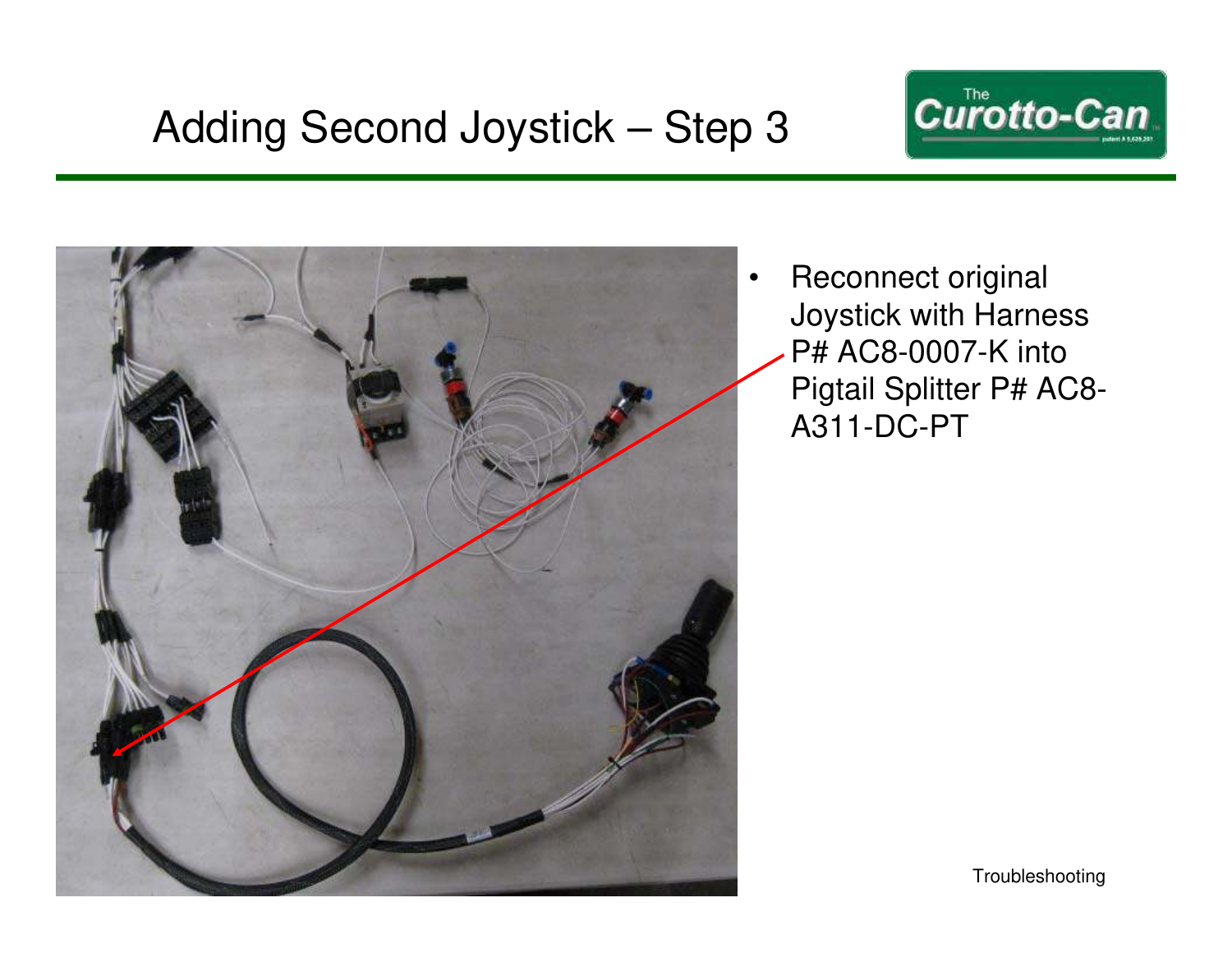



- Determine routing and mounting of new joystick and harness on street side of cab
- Route and connect new Joystick with Harness into splitter P# AC8- A311-DC-PT

Troubleshooting